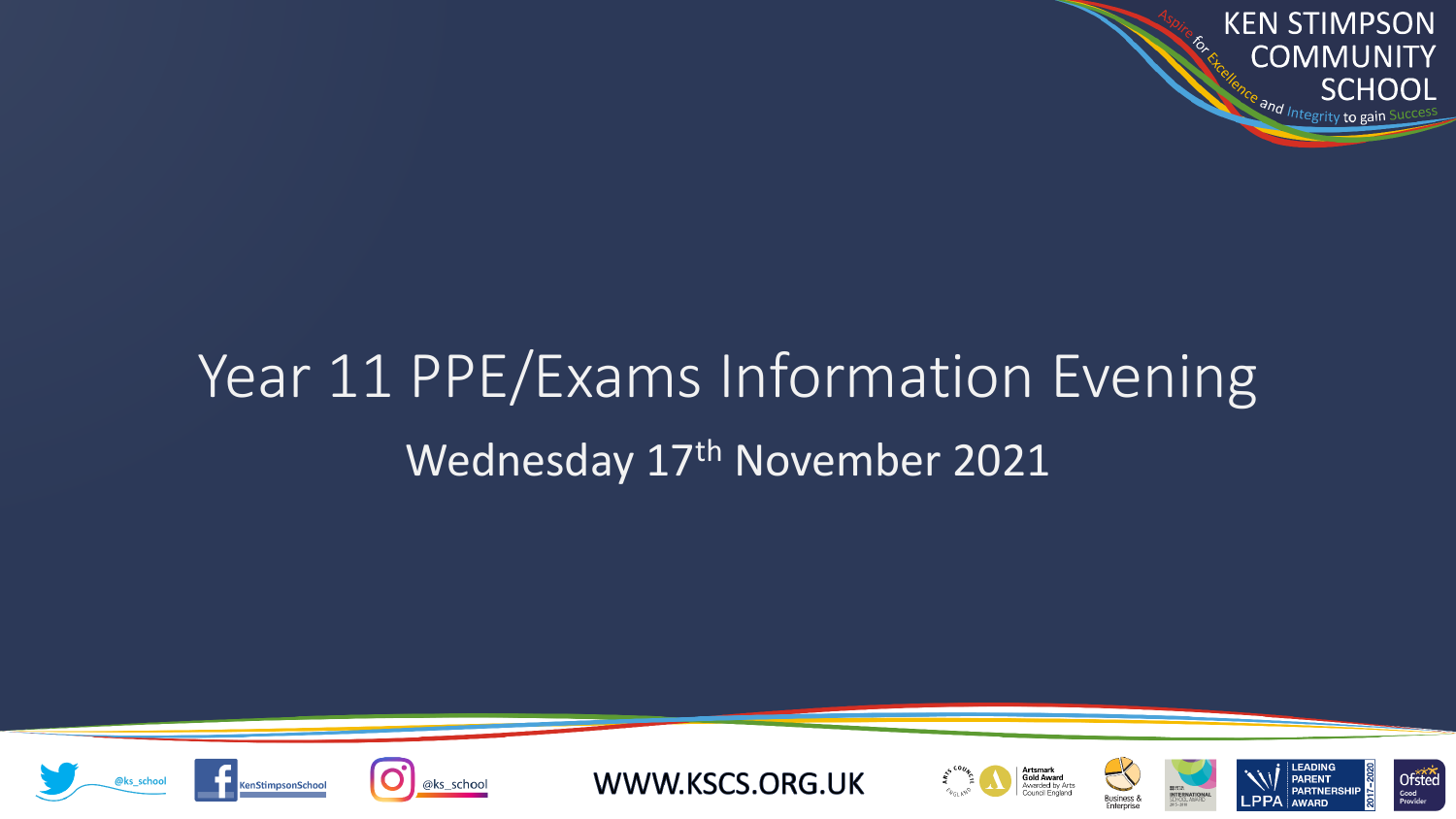## Summer 2022 exams

**KEN STIMPSON** COMMI

Ofstec

- **Provisional** GCSE exam timetables have been released by the exam boards.
- These timetables say exams will begin on the **16 May and finish on 28 June**.
- Where there is more than one exam paper per subject, **those papers be spread further apart than usual.**
	- The two English Language papers will be sat 18 May and 10 June.
	- English Literature will be sat on the 25 May and 8 June.
	- Mathematics has three papers and they will be sat 20 May, 7 June and 13 June.
- GCSE results day will be on **Thursday 25 August 2022. This is a confirmed date.**





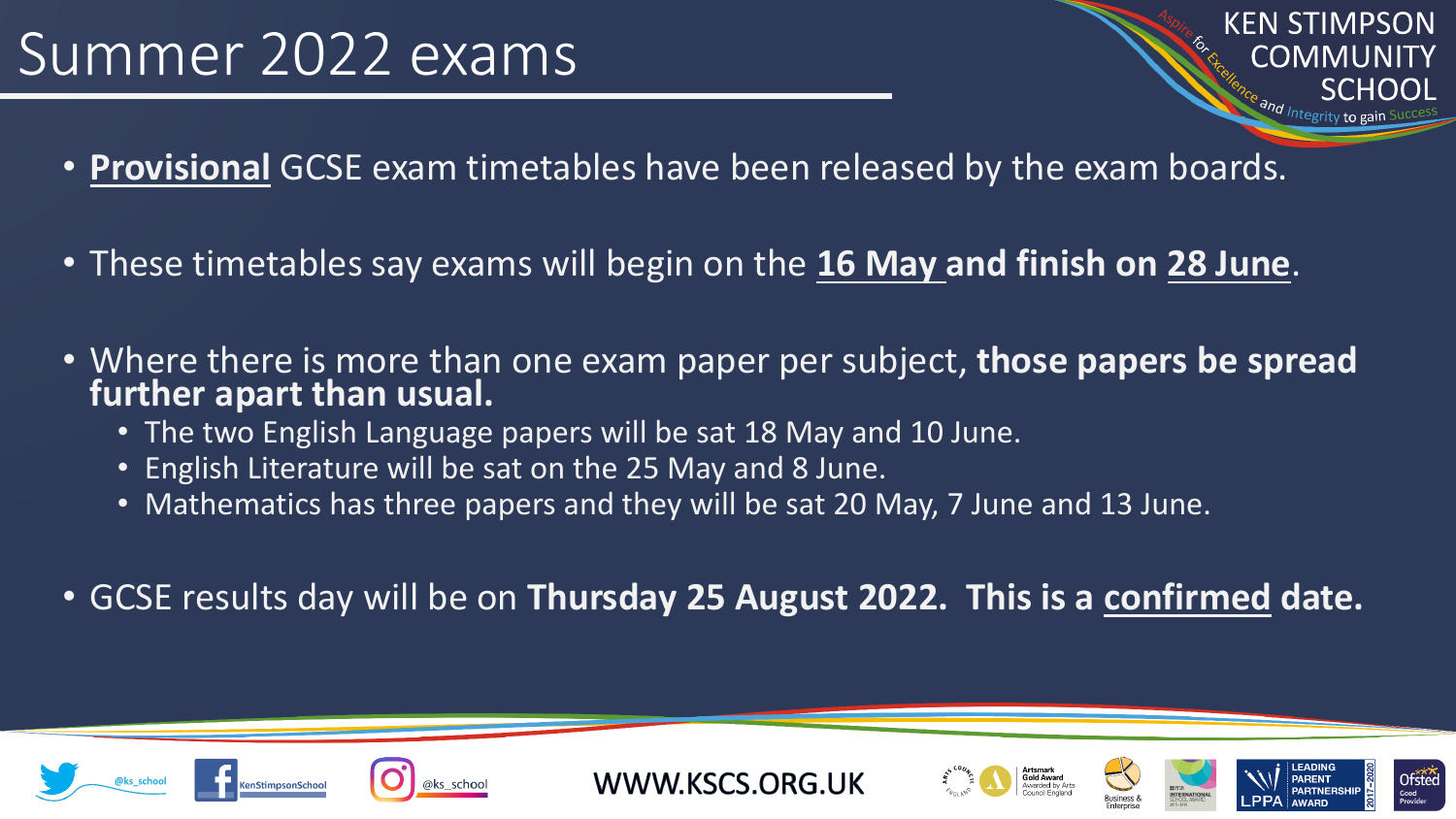## Summer 2022 exams

**KEN STIMPSON COMMUNITY** SCHOOL Ce and Integrity to gain

#### **Grading**

**In 2022 grading will be pegged to a midpoint between 2021 and 2019 but below 2020.**

#### **GCSE appeals**

- As usual, students will be able to appeal their grades.
- These will take place in their usual form of a **'review of marking'.** This means that an examiner will check the original marking of the paper to see if it is within their range of 'tolerance'.
- Grades can go **up or down** as a result of an appeal.

#### **GCSE resits 2022**

- Students who are unhappy with their grade, and either have been unsuccessful in their appeal or chose not to appeal, will have the opportunity to sit an examination in the next summer series in 2023.
- English Language and Mathematics will be available to resit in the November 2022 exam series.











**Ofsted**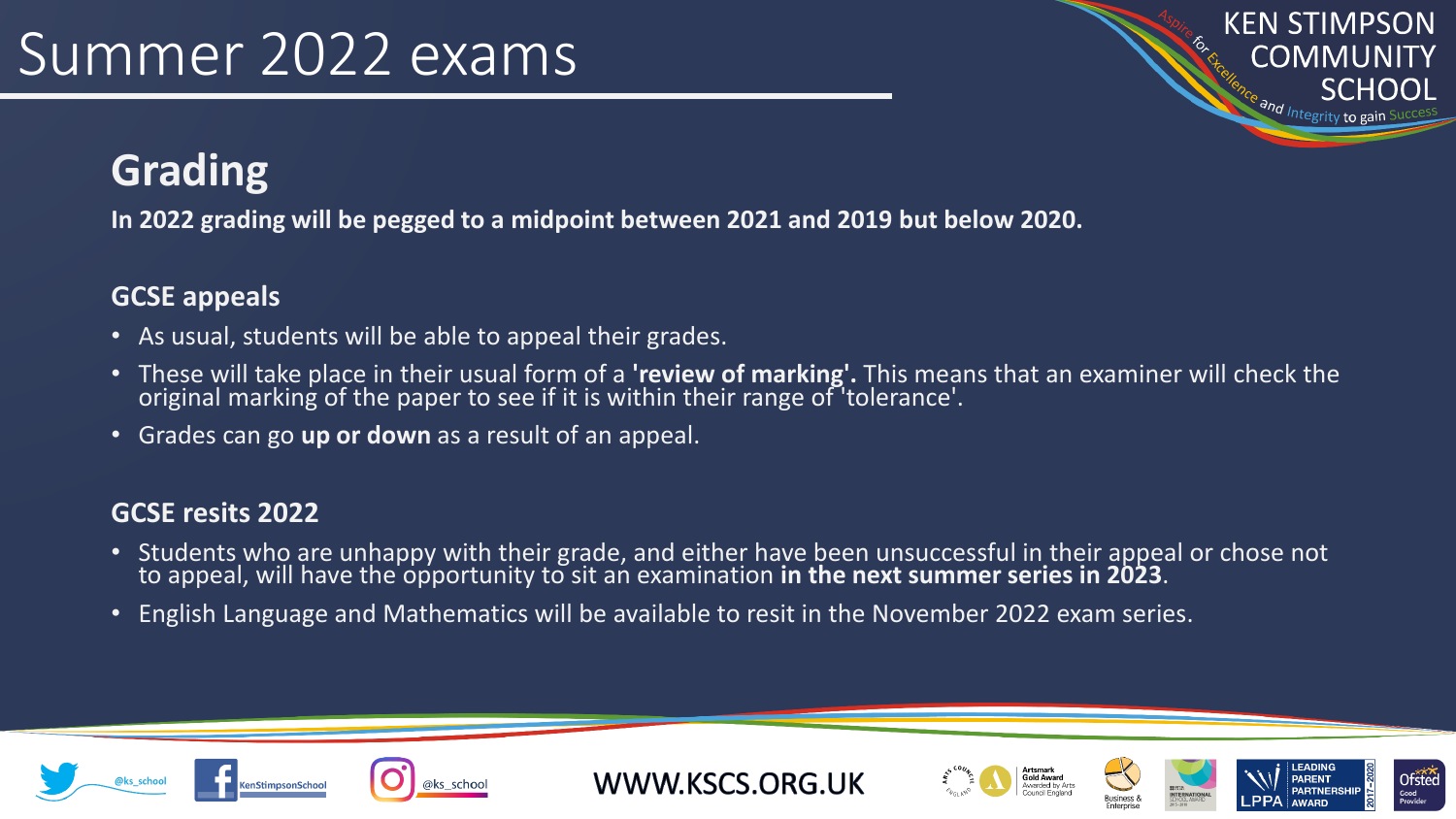# **Exam modifications for 2022**

Summer 2022 example 2022

 $\star$ 

 $\star$ 

 $6\phantom{a}$ 

る

|                                                                                    | <b>GCSE</b> | <b>A</b> level |  |
|------------------------------------------------------------------------------------|-------------|----------------|--|
| Optional units in English<br>literature, geography,<br>ancient history and history |             | X              |  |
| Advance notice of topics<br>for all other subjects                                 |             |                |  |
| Formulae sheets for maths                                                          |             | X              |  |
| Equation sheet for physics<br>and combined science                                 |             |                |  |
|                                                                                    |             |                |  |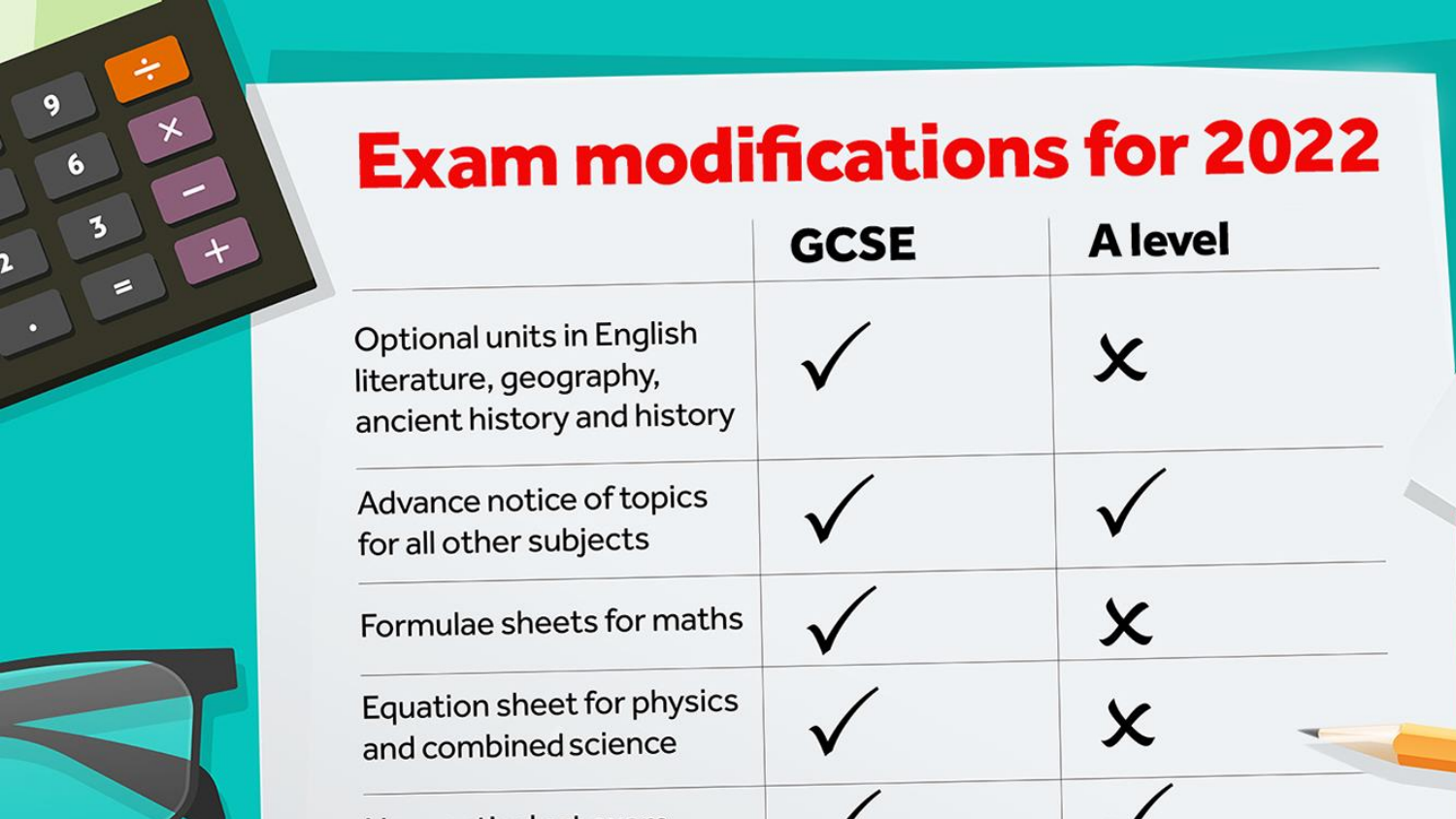## Summer 2022 exams

**KEN STIMPSON COMMUNITY SCHOOL** <sup>Ce</sup> and Integrity to gain S

#### **Exam mitigations for 2022**

- GCSE English Literature, History, Ancient History and Geography students will have a **choice of topics in their exam.**
	- E.g. at KSCS History are dropping the American West paper from the final examination series.
- For other subjects where optionality is not available, students will have advance notice of exam topics to focus their revision by no later than **7 February 2022**. In the event of further disruption to schooling caused by the pandemic, this information could be released earlier.
- In **GCSE Maths**, students will be provided with **formulae sheets**, and they will be able to use equation sheets in **GCSE Physics and GCSE Combined Science**.
- The same adaptations will be available for GCSE Maths and English Language in the autumn series next year.









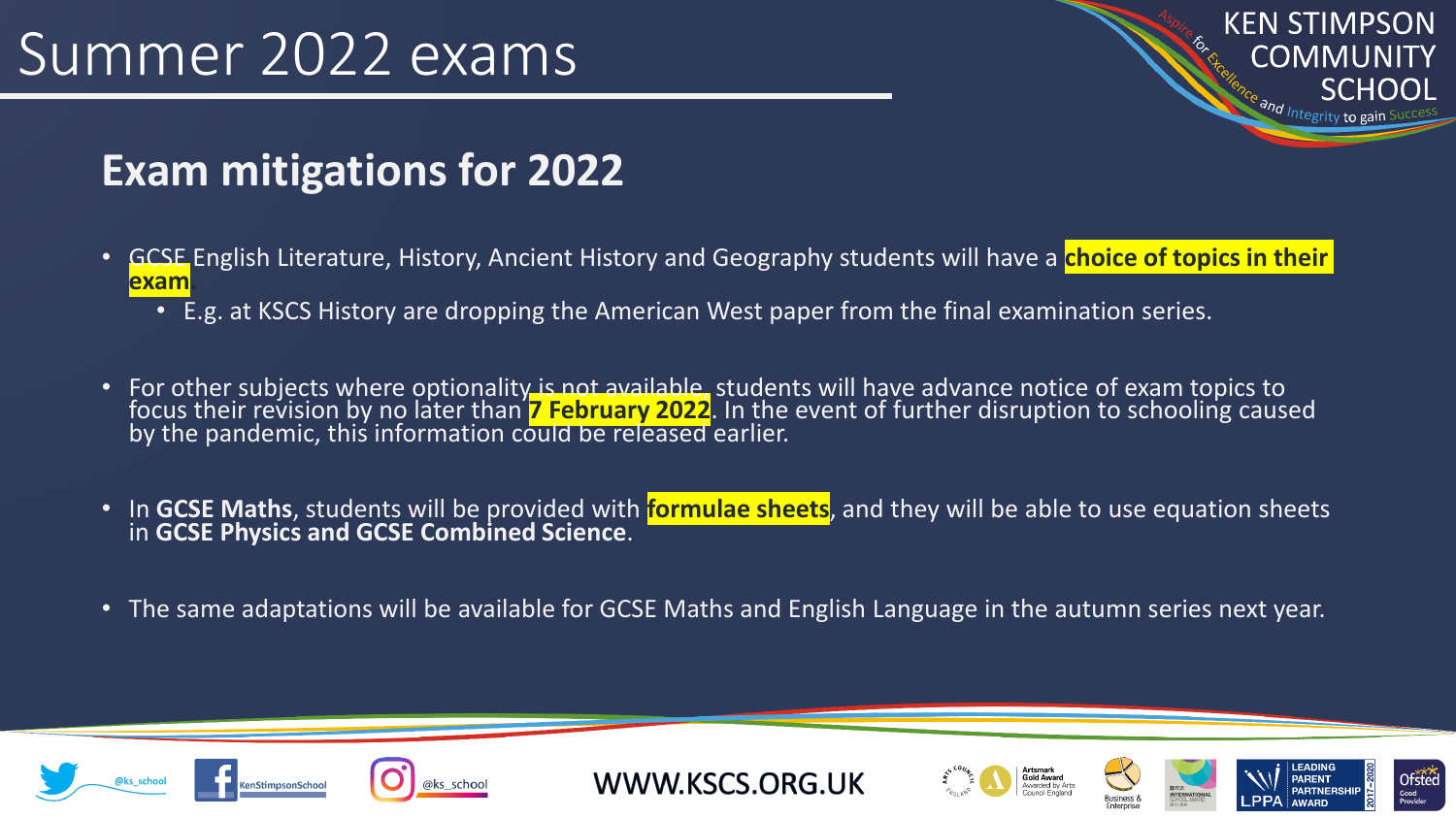## Plan B?

#### **KEN STIMPSON COMMUNITY SCHOOL**  $\frac{32}{\frac{1}{2} \cdot \frac{1}{2} \cdot \frac{1}{2}}$

#### **How teacher-assessed grades will work if exams are cancelled**

- The government has insisted today that it is **"firmly committed to exams going ahead in summer 2022".**
- However if exams are cancelled again, teachers will use teacher-assessed grades (TAGs) as schools are already familiar with the process. The assessment process for TAGs should not take longer than an exam series in the subject.
- Ofqual has said it would advise teachers to use **assessments that already take place during the school year as a basis for these wherever possible – for example, mock exams or coursework.**
- Students should be assessed on all the content they have been taught but not on topics they have not covered, as in 2021.
- Ofqual says it doesn't want students to worry that every piece of work they do will go towards their final grade, and says they should be told in advance about which assessments will be used for TAGs.